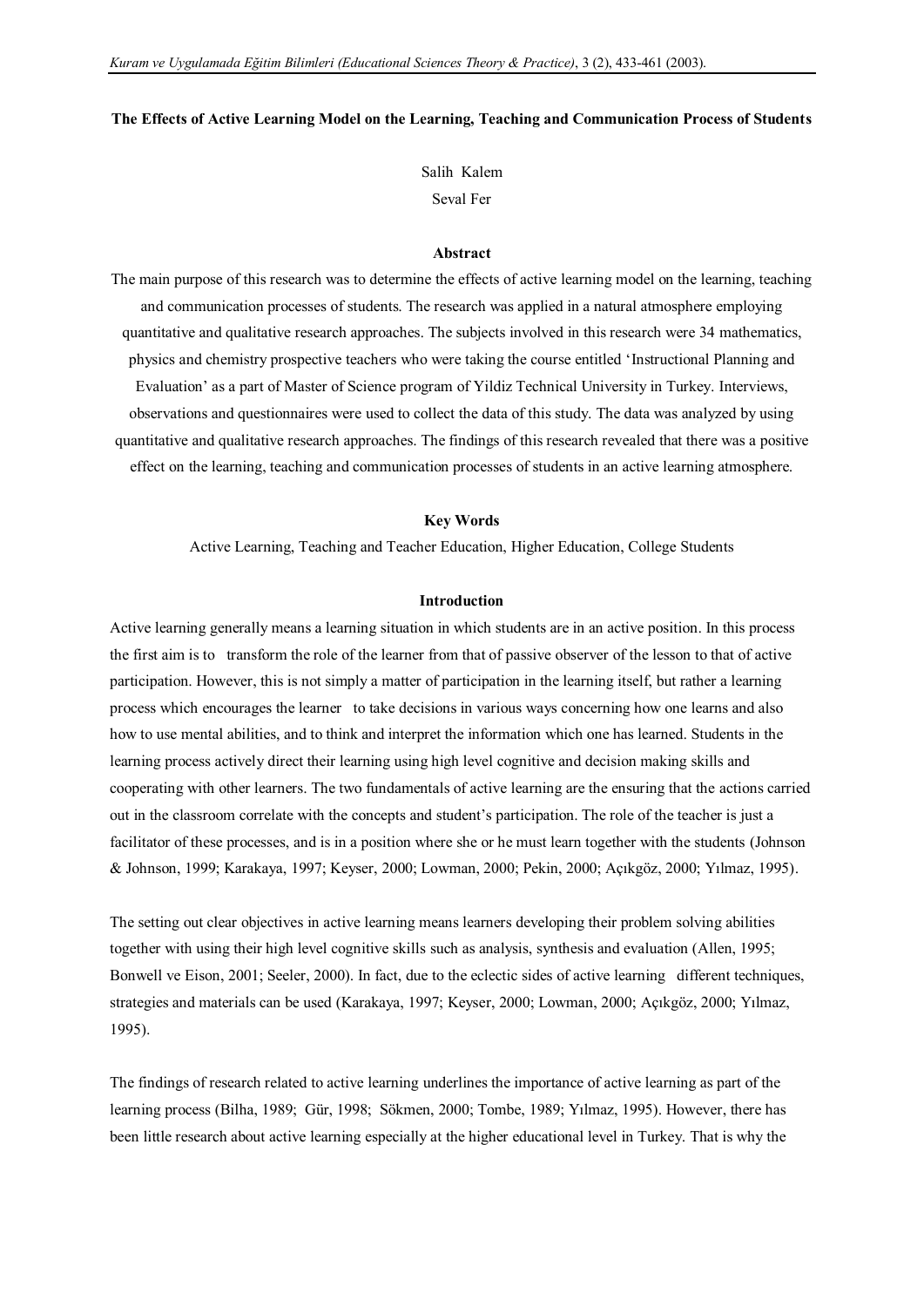main purpose of this research was to determine the effects of active learning model on the learning, teaching and communication processes of students.

#### **Method and Procedures**

### **Subjects**

Subjects of this study comprised of 34 mathematics, physics and chemistry prospective teachers who were taking "Instructional Planning and Evaluation" course during the fall semester of the 2001-2002 academic years, as a part of Master of Science program in Secondary Education at the department of Education of Yildiz Technical University in Istanbul, in Turkey.

# **Materials and Procedures**

The instructional sessions was organized within an active learning atmosphere and active learning principles were applied together with some activities like panel work, brainstorming, group work and case studies in this research. Namely, in an attempt to test the objectives of the research, the data was collected from questionnaires, interviews, and observations. At the end of the lessons, the questionnaire entitled "How did you feel in these lessons?" was applied, and then three focus group interviews was carried out with students by the researcher. Moreover, two observers observed the lessons to collect data for the research. The data of the observations and interviews were analyzed using thematic techniques. The data of the questionnaires were analyzed using frequencies and percents.

#### **Results**

When the findings collected from questionnaires, interviews, and observations were investigated as a whole it might be point out that active learning model has a positive effect on students. According to opinions of the students, the results might be listed as follows:

- Active learning principles were different and more entertaining for students according to traditional ones.
- $\Box$  Students obtained the information and knowledge by themselves and oriented responsibility for their learning.
- Active learning approach facilitated students" understanding and comprehension and helped them to develop productive and creative learning skills.
- Communication and active participation were effective by making a democratic, enjoyable and colorful atmosphere among students and between students and teacher.

However, some students stated that they acted in a passive manner in the class during the research, which arisen from the conditions and overcrowded of the class.

### **Discussion**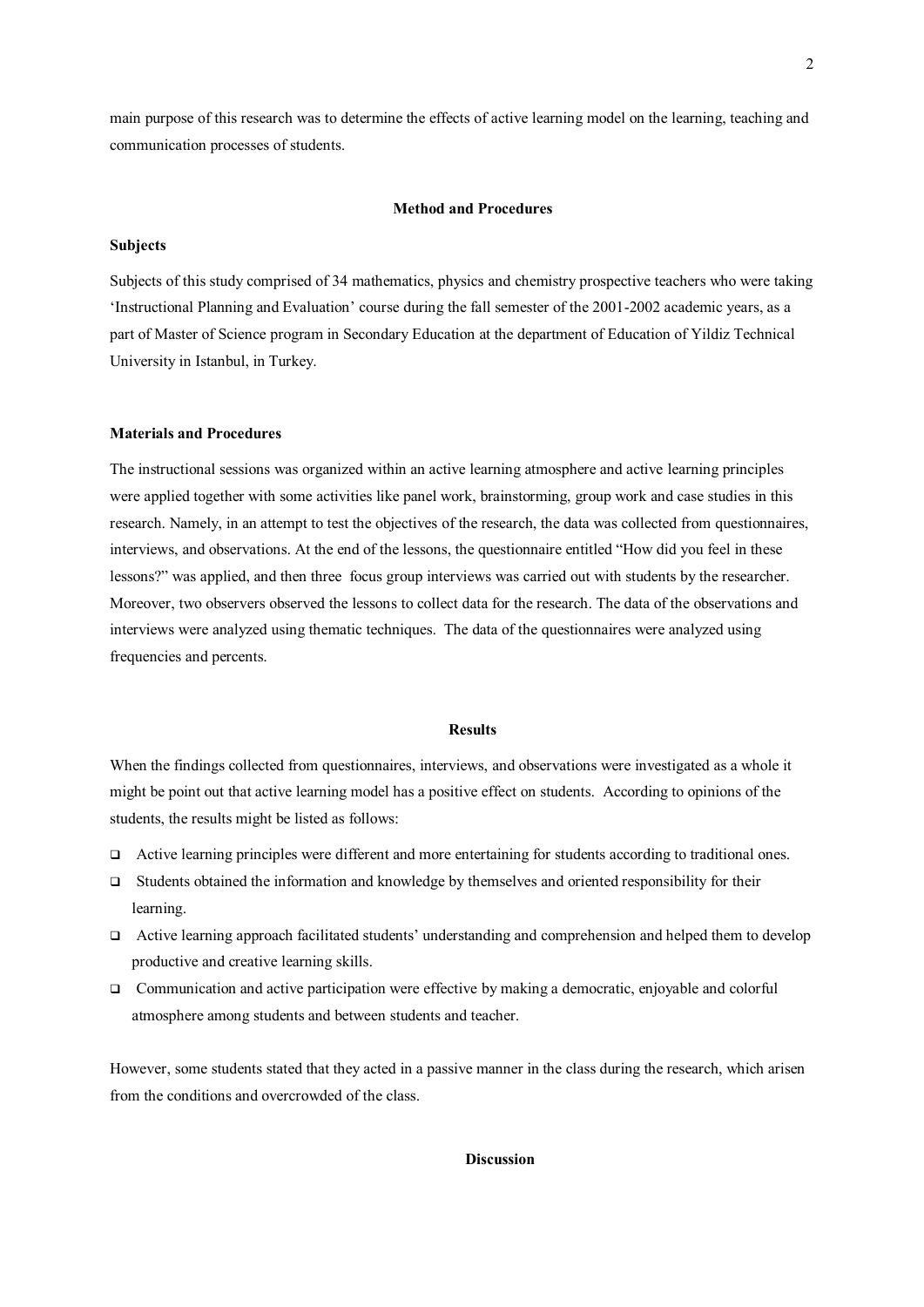When the findings of the present research is evaluated as a whole, on the basis of the findings collected from questionnaires, interviews, and observations, it might be said that lessons with active learning model has a positive effect on the learning and teaching processes of students. The findings of this research support the result of the other studies and indicate similar findings (Boas, 1989; Demirci, 2000; Dolinsky, 2001; Lena, et.all., 2001; Lunenberg & Volman, 1997; McNeal, 2001; Parvin, 1989; Pekin, 2000; Sauricki, 1989; Sokmen, 1995; Uysal, 1996; Wenzel, 1995; Yılmaz, 1995).

It can be also noted that the atmosphere of active learning has a positive effect on communication and active participation of students. But the physical condition of the class cannot be ignored. The present research shows parallel findings of the other studies (Boas, 1989; DeWayne, 1990; Dolinsky, 2001; Harton, et.all., 2002; Lena et.all., 2001; Lunenberg & Volman, 1997).

The findings of this study offer some implications for the learning, teaching and communication processes of students. These implications would be recognize on in order to increase students" learning and happiness derived from improved atmosphere by applying active learning model. Moreover, the creation of active learning which lend to more enjoyable, attractive, comfortable, participative, and dynamic and easily learning atmosphere might be perceived as a viable alternative to the traditional teaching approach. This inclusion would provide a more specific area for teachers to use as well as enabling a more through consideration of the ways in which students and teachers shape learning atmosphere.

However, the information obtained from this study is mainly of a general nature. More in-depth studies are needed to get a complete picture of the active learning. A wider analysis of this data would include to the sample at both the university and secondary school settings for a more thorough examination in terms of active learning approach. New research would also show how and why active learning has an impact on the learning, teaching and communication processes of students and focus on demonstrable effectiveness as measured by the learning gains of students. A wider analysis of this data could include teachers and students contributions to the sample and a more thorough examination in terms of active learning model.

## **References**

Açıkgöz, K.Ü. (1999). *Etkili Öğrenme ve Öğretme***.** İzmir: Kanyılmaz Matbaası.

Açıkgöz, K.Ü. (2000). *Aktif Öğrenme Notları*. www.ege.edu.tr adresinden, 2001"de indirilmiştir.

Açıkgöz, K.Ü. (2002). *Aktif Öğrenme***.** İzmir: Eğitim Dünyası Yayınları.

Allen, E.E. (1995). Active *learning and teaching: Improving postsecondary library instruction.* Referance Librarion.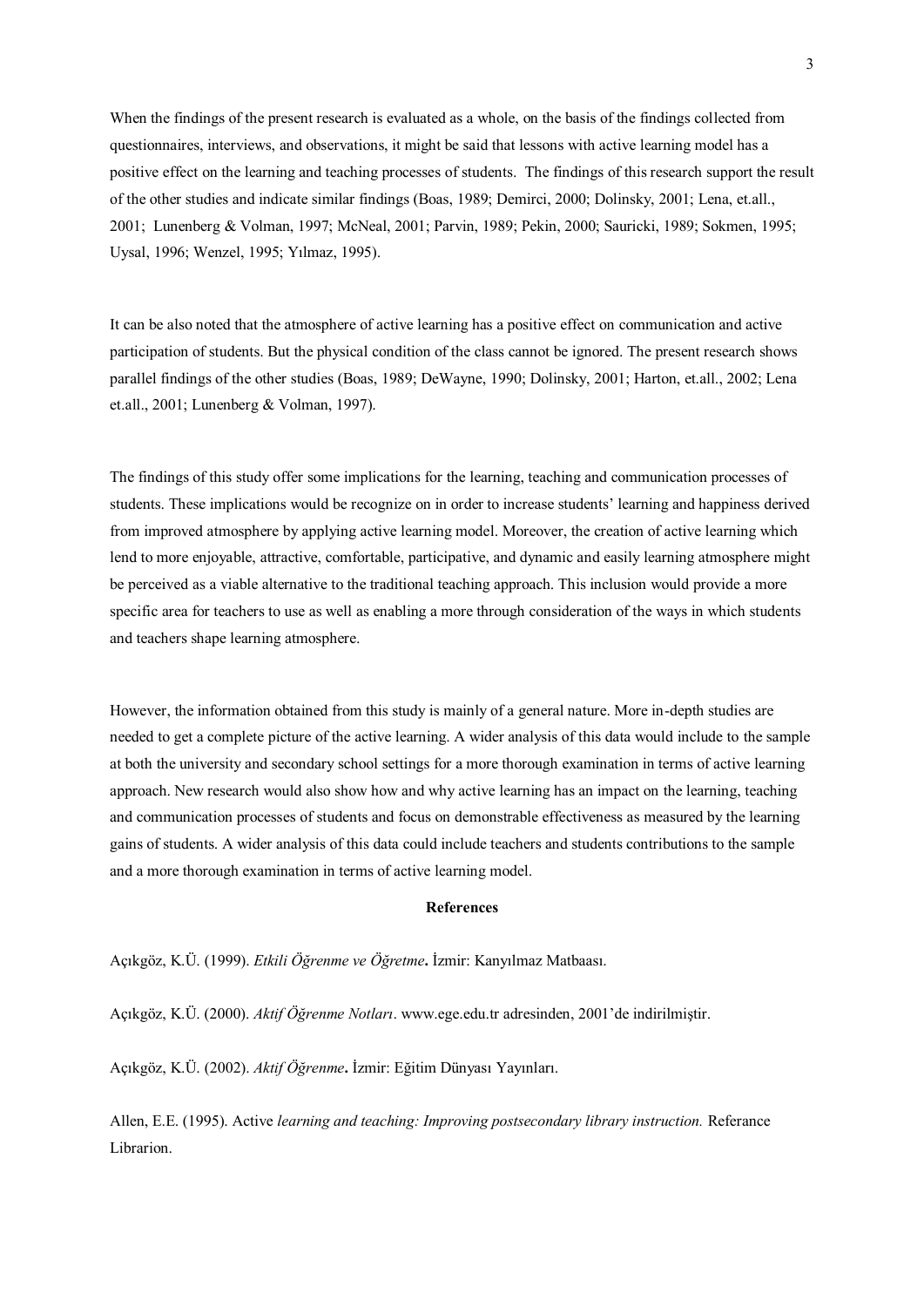Avcı, S. (2001). *Aktif öğrenme*. www.ogretmenlersitesi.com adresinden, 2001"de indirilmiştir.

Bayrak, S. (2000). Yüksek öğretimde aktif eğitim. *Kuram ve Uygulamada Eğitim Yönetimi*, 21 (6), 21-54.

Bilha, K.K. (1989). The relationship between attitude toward mathematics and active participation in the mathematics class. *Dissertation Abstract International,* 50 (1), July.

Boas, H.D. *(1989).* Implementing a school-based staff development project designed to promote active learning and increase student interest in elementary social studies: A case study. *Dissertation Abstract International,* 49 (7).

Bonwell, C. & Eison, A.J.(2001). *Active learning: Creating excitement in the classroom.* [www.ntlf.com](http://www.ntlf.com/) adresinden 2001"de indirilmiştir.

Busbridge, J. & Özçelik, D.A. (1997). *İlköğretimde matematik öğretimi.* YÖK Milli Eğitimi Geliştirme Projesi, Ankara: YÖK.

Demirci, C. (2000). *Etkin öğrenme yaklaşımının ilköğretimde uygulanması.* www.epo.hacettepe.edu.tr adresinden 2000"de indirilmiştir

Demirel, Ö. (1999). *Kuramdan uygulamaya eğitimde program geliştirme* . Ankara: Pegem Yayıncılık.

Demirtaş, A. (1991). Eğitimde nitelik: Bugünü ve geleceği. *Eğitimde nitelik geliştirme*. İstanbul: Kültür Koleji Yayınları.

DeWayne, M. (1991). The effect of two small-group models of active learning on sixth-grade mathematics achievement. *Dissertation Abstract International*, 51 (8).

Dolinsky, B. (2001). An active approach to teaching statistics. *Teaching of Psychology,* 28 (1), 55-56.

Erden, M. & Akman, Y. (1998). *Gelişim öğrenme öğretme: Eğitim psikolojisi*. Ankara: Arkadaş Yayınevi.

Gür, H. (1998). *Matematik öğretmen adayının aktif öğrenme metodunu kullanarak matematiği öğretmeyi öğrenmesi*[. www.yok.gov.tr](http://www.yok.gov.tr/) adresinden, 2001"de indirilmiştir

Farris, P.J. (1996). *Teaching bearing the tourch*. Madison: Brown & Benchmark.

Harste, J. & Short, K. (1988). *What educational difference does your theory of language make?* Australia: Queensland, 4-7.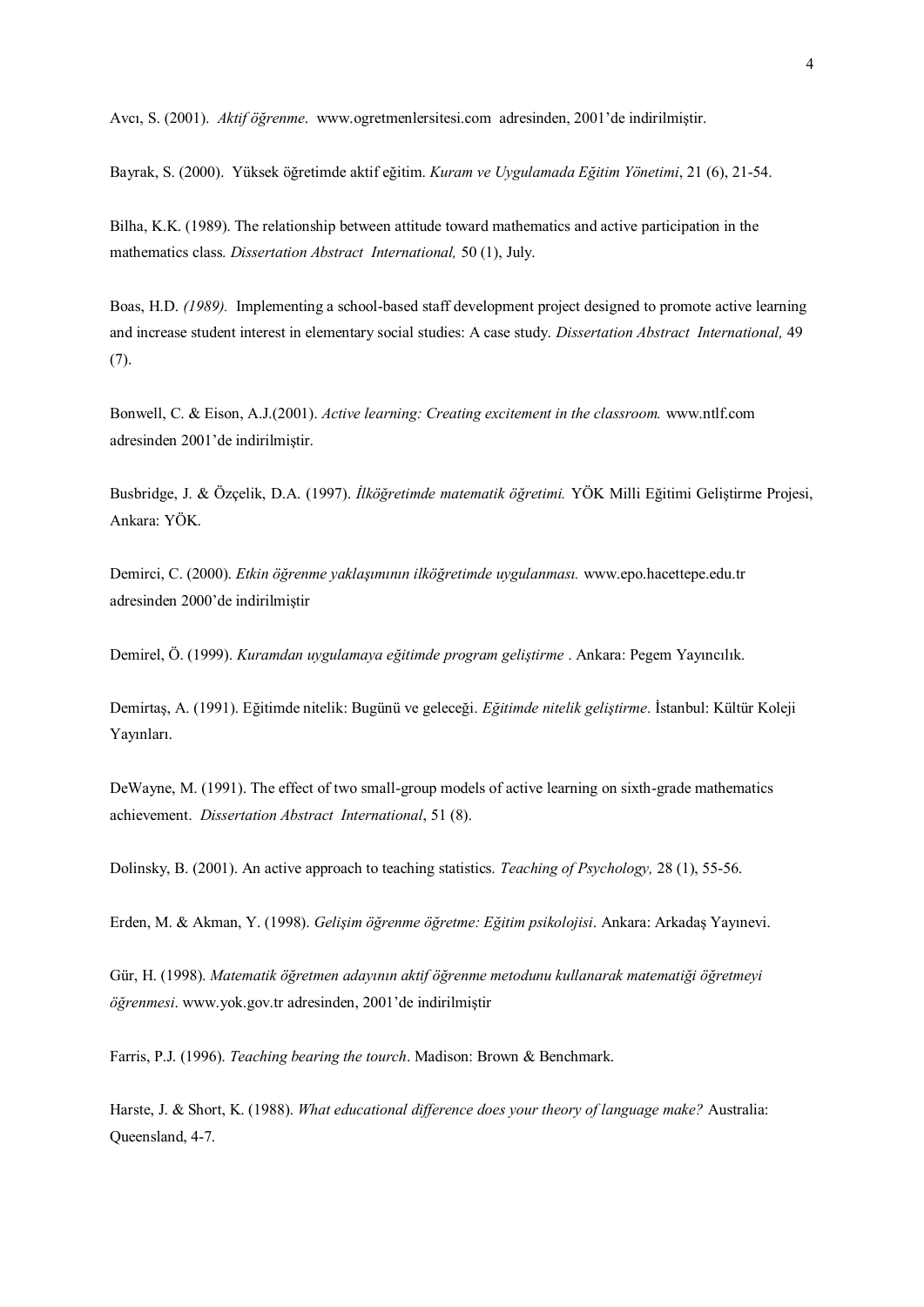Harton, et.all,. (2002). Focused ınteractive learning: A tool for active class discussion. *Teaching of Psychology,*  29 (1), 10-15.

Houston, J. E. (1995). *Thesaurus of Eric descriptions*. Phoneix: AZ:Dry & Press.

Johnson, D.W.& Johnson, R.T. (1999). Making cooperative learning work. *Theory into Practice*, 38 (2), 67-70.

Johnson, D.W., Johnson, T.R. & Smith, K.A.. (1991). *Active learning: Coorperation in the college classroom*. Edina, MN: Interaction Book Company.

Karakaya, Ş. (1997). *Esnek öğrenme yaklaşımları*. Erzurum: Atatürk Üniversitesi, Kazım Karabekir Eğitim Fakültesi Yayın no: 90.

Keyser, M.W. (2000). Active learning and cooperative learning: Understanding the difference and using both styles effectively. *Reseach Strategies,* 17, 35-44.

Lena A.N., et. all. (2001). *An open laboratory experiment, a method for active learning: Biochemistry education for millennium* (E29-E34). 2001, A846.

Lowman, H. (2000).*Active learning beyond the classroom.* [www.unc.edu/ depts/ ctl/ fyc3.html](http://www.unc.edu/%20depts/%20ctl/%20fyc3.html) adresinden, 2001"de indirilmiştir.

Lunenberg, M L. & Volman, M. (1999). Active learning: Views and actions of student and teacher in basic education. *Teacher and Teacher Education,* 15, 431-445.

McNeal, A.P. (2001). Student active leaning in the phycology classroom. *Teaching and Educational Innovation, A361.*

MEB. (1993). *İlkokul programı*. İstanbul: Kocaoluk Yayınevi.

Parvin, F.N. (1989). Integration of communication skills with active learning techniques in Science. *Dissertation Abstract International,* 45 (3)87-92.

Pekin, H. (2000). *İlköğretim 5.Sınıf matematik öğretiminde aktif etkileşimli öğrenme yaklaşımının öğrenci başarısına etkisi.* Yayımlanmamış Yüksek Lisans Tezi, Bursa: Uludağ Üniversitesi Sosyal Bilimler Enstitüsü.

Saban, A. (2000). *Öğrenme ve öğretme süreci*. Ankara: Nobel Yayın Dağıtım.